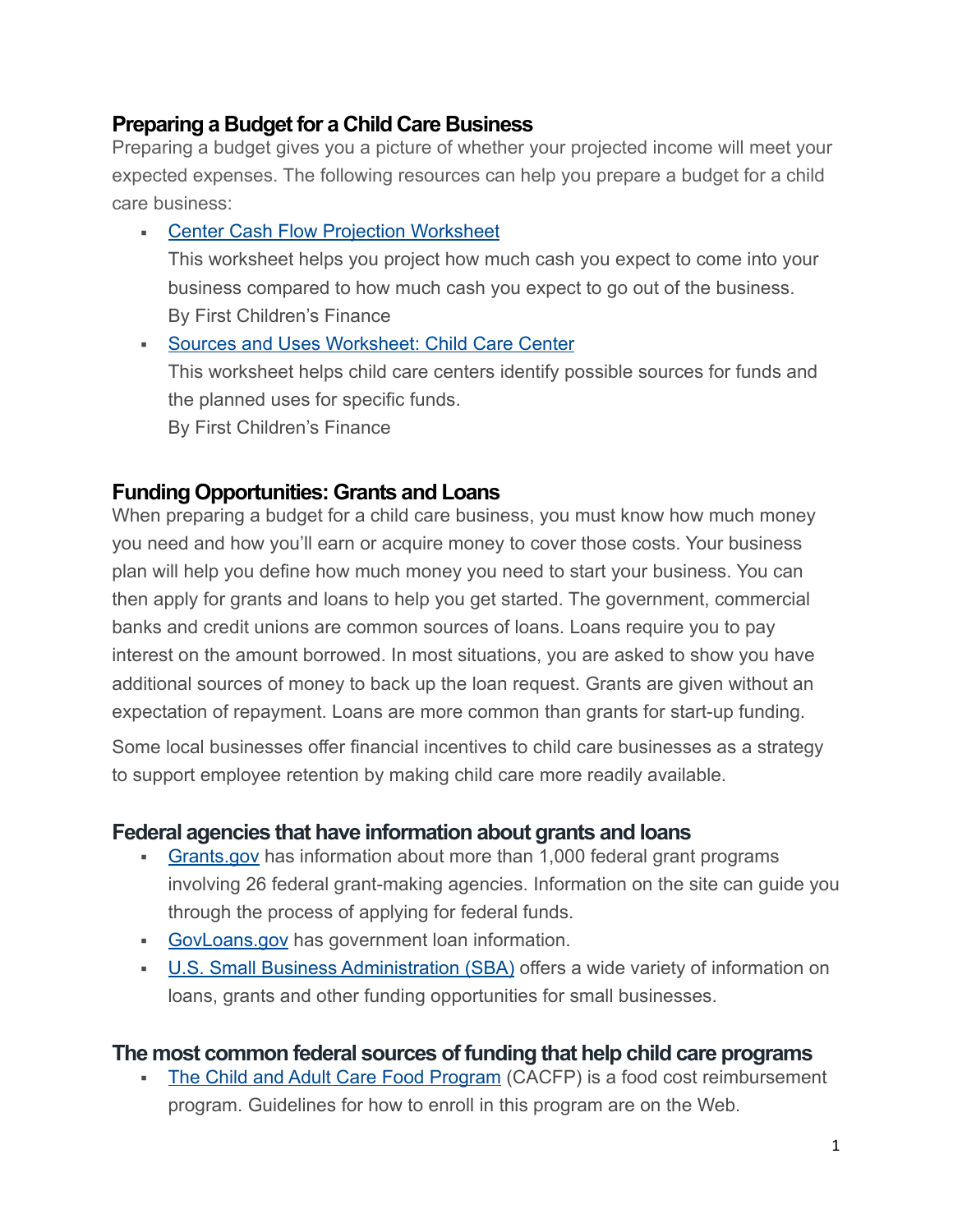• [Child Care and Development Block Grant](https://www.acf.hhs.gov/occ/resource/ccdf-grantee-state-and-territory-contacts) (CCDBG) is a federally funded grant to states to support child care subsidies. Many states offer providers funding assistance through CCDBG. A listing of state agencies is on the Office of Child Care website.

### **Nonprofit organizations that have information about loans and grants**

The following is a sample of the many organizations that can help you with information about loans and grants.

- **[Foundation Grants to Individuals Online](https://gtionline.foundationcenter.org/) is a nonprofit service organization that** offers an online listing of grants to individuals in the United States.
- **Eirst Children's Finance** (FCF) provides financing tools and resources for making a business plan to child care centers and family child care providers. It provides loans to new child care centers and family child care providers in selected areas. It also supports expansion, quality improvements and operations of existing programs.

### **Grant writing resource**

For information on grant-writing, see [Tips for Writing Grant Proposals](https://www.hhs.gov/grants/grants/get-ready-for-grants-management/tips-for-preparing-grant-proposals/index.html) from the Division of Grants, U.S. Department of Health and Human Services.

### **Taxes**

As a small business, you will be responsible for filing business income tax information with local, state and federal agencies and for paying various other taxes that may be required. Taxes should be a part of any budget for a child care business.

Your state revenue department has information about state tax laws. The Internal Revenue Service (IRS) has information about which federal taxes apply to your business. For additional information, you may want to consult a tax lawyer.

Family child care providers can take advantage of tax benefits and employment benefits.

- Home business tax write-offs help to offset expenses.
- **EXECT** Direct expenses such as food, toys, equipment and insurance are 100 percent tax-deductible.
- **EXECT** Indirect expenses such as real estate taxes, mortgage interest, rent, utilities, repairs and home insurance are partially tax-deductible.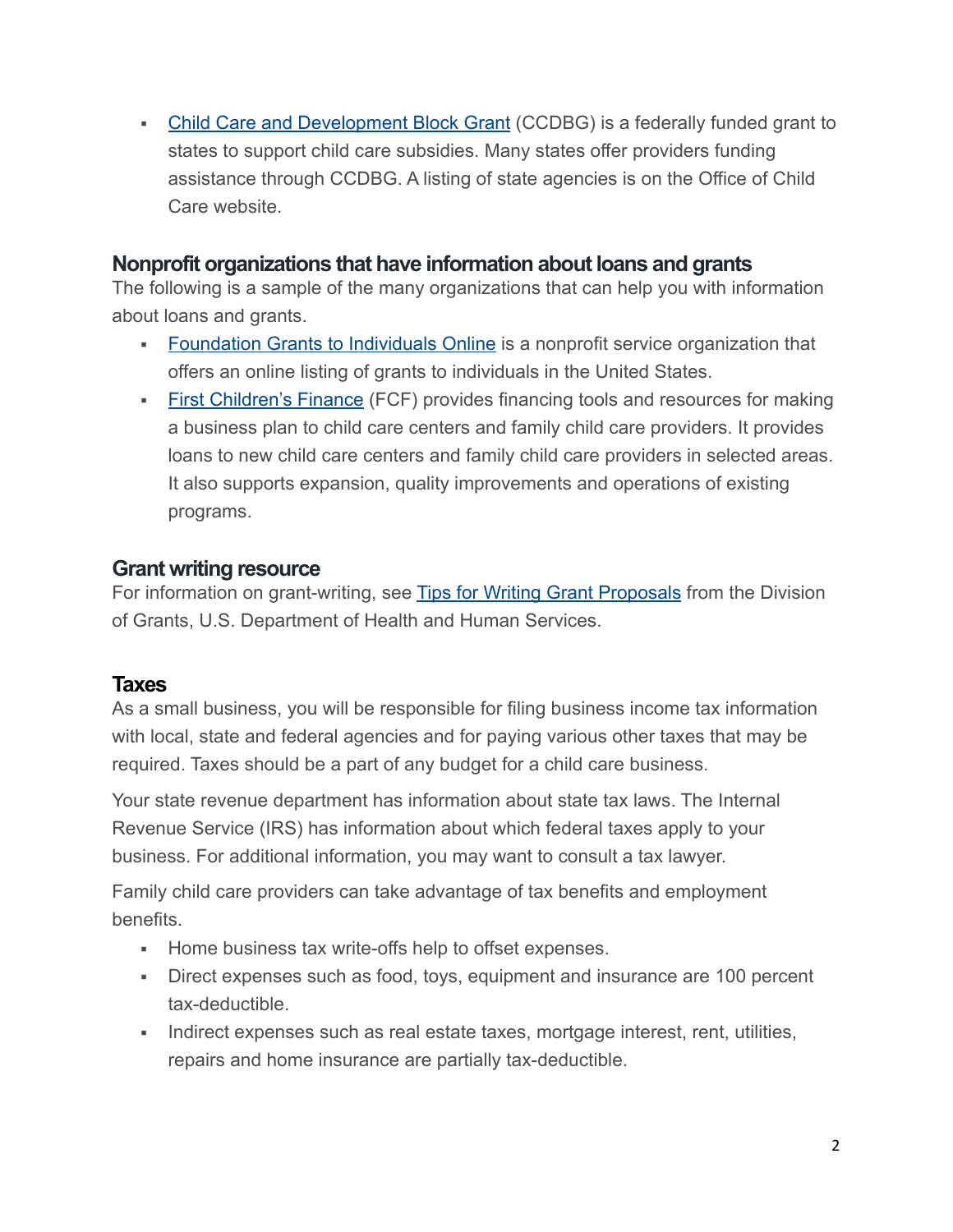### **Additional Resources**

**• [Small Business/Self-Employed Virtual Small Business Tax Workshop](https://www.irs.gov/businesses/small-businesses-self-employed/small-business-self-employed-virtual-small-business-tax-workshop)** From the IRS

### **Additional Financing Information from First Children's Finance**

- **[Analyzing Financial Statements](http://www.firstchildrensfinance.org/businessresourcecenter/wp-content/blogs.dir/2/files/2011/01/Tool-Analyzing-Financial-Information.pdf)**
- **[The Busy Director's Quick Money Management Checklist](http://www.firstchildrensfinance.org/businessresourcecenter/wp-content/blogs.dir/2/files/2011/01/Tool-Busy-Directors-Money-Management-Checklist.pdf)**
- **[Center Cash Flow Projection Worksheet](http://www.firstchildrensfinance.org/businessresourcecenter/wp-content/blogs.dir/2/files/2015/01/Tool-Center-Cash-Flow-Template-and-Sample-6-20031.xls)**
- **Eamily Child Care Budget Projections**
- **Eamily Child Care Cash Flow Projection Worksheet**
- **[Glossary of Financial Terms](http://www.firstchildrensfinance.org/businessresourcecenter/wp-content/blogs.dir/2/files/2011/01/Tool-Glossary-of-Financial-Terms.doc)**
- **[For Profit Versus Nonprofit](http://www.firstchildrensfinance.org/businessresourcecenter/wp-content/blogs.dir/2/files/2012/02/Tool-For-profit-vs-nonprofit.pdf)**
- **Eor Profit Center Annual Projection Template**
- **[Nonprofit Center Annual Budget Template](http://www.firstchildrensfinance.org/businessresourcecenter/wp-content/blogs.dir/2/files/2011/01/Tool-Non-Profit-Center-Annual-Budget-Template.xls)**
- [Sources and Uses Worksheet: Child Care Centers](http://www.firstchildrensfinance.org/businessresourcecenter/wp-content/blogs.dir/2/files/2011/01/Tool-Center-Sources-and-Uses.doc)

## **Insurance for Your Business**

Different types of insurance are required for different types of child care businesses. Requirements vary by state. It is important to consider all insurance options, even if they are not required by your state. Your business is a big investment, both personally and financially. You should protect that investment and yourself by understanding the insurance available to you and deciding what to purchase. Legal advice may be helpful to you in making your decision.

# **Types of Insurance**

**Business Owners Insurance**, which includes general liability and property insurance, is a more economical way of buying General Liability and Property Insurance than buying it separately.

- **General Liability Insurance** covers bodily injury or property damage that occurs during the course of or because of your business. If a child trips on the stairs and is injured, for example, the parents may sue you.
- **Property Insurance** covers all of your business equipment inside and outside of your program.

**Professional Liability Insurance** is separate and insures you and others you employ for loss arising out of your responsibility or negligence while performing your business. It is important to closely review the differences in cost between liability limits; there is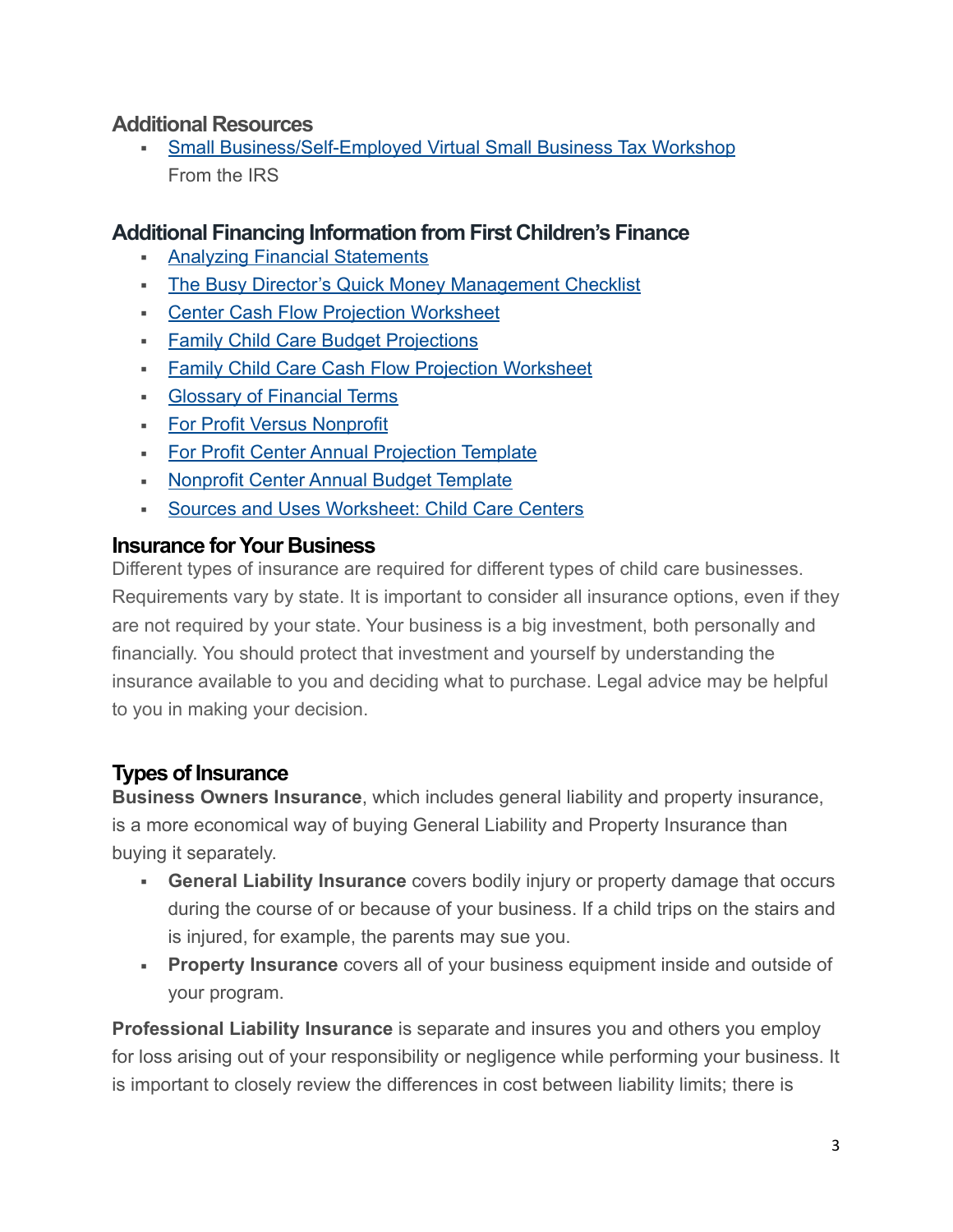usually minimal cost difference for higher liability coverage. While sexual abuse and molestation coverage is usually included in your Professional Liability policy, you should verify this with your insurer.

**EXECT:** Sexual abuse or physical abuse coverage insures you for loss if one of your employees or others with access to children in your program abuses a child in your care.

**Workers' Compensation Insurance** is required in many states for all employees and, in some states, for the business owner and employees as well, depending upon the type of business. This insurance pays benefits when an employee is injured while working. This insurance is governed by the state in which you reside.

## **Staffing Needs**

Colorado State have requirements about minimum education and experience qualifications for child care providers. As well as ratio requirements (the number of child care staff required for a specific number of children). This number is based on the ages of the children. This ratio will tell you how many providers are required for each group of children.

The minimum number of providers you will need depends on the ages and number of children in your program. Colorado State licensing regulations have very specific information about the following factors:

- Requirements about staff to child ratios (number of staff needed for a specific number of children)
- The number of usable square feet in your center or home. This will tell you the number of children you can have in your program.
- Requirements about group sizes (maximum number of children allowed in a group/classroom)

To find staffing needs and qualifications information go to the Office of Early Childhood Information and find [7.702 Rules Regulating Child Care Centers \(Less than 24-hour](https://dcfs.my.salesforce.com/sfc/p/#410000012srR/a/41000000Cg4h/Yz0MXFeo6c6IeuCcu9IZH24_bvIHdxTNbMI43gN0IIs)  [care](https://dcfs.my.salesforce.com/sfc/p/#410000012srR/a/41000000Cg4h/Yz0MXFeo6c6IeuCcu9IZH24_bvIHdxTNbMI43gN0IIs)).

**Additional child care staff:** You must have enough qualified providers to be able to replace your regular providers when they are unavailable during breaks or meal times or are absent due to illness or vacation. If you are a family child care provider, you will need a qualified substitute provider to come to your home or a qualified backup provider home where parents can take their children when you cannot provide care.

Some child care centers need staff for additional services. These services may include administration, training, cooking, housekeeping and transportation. These services are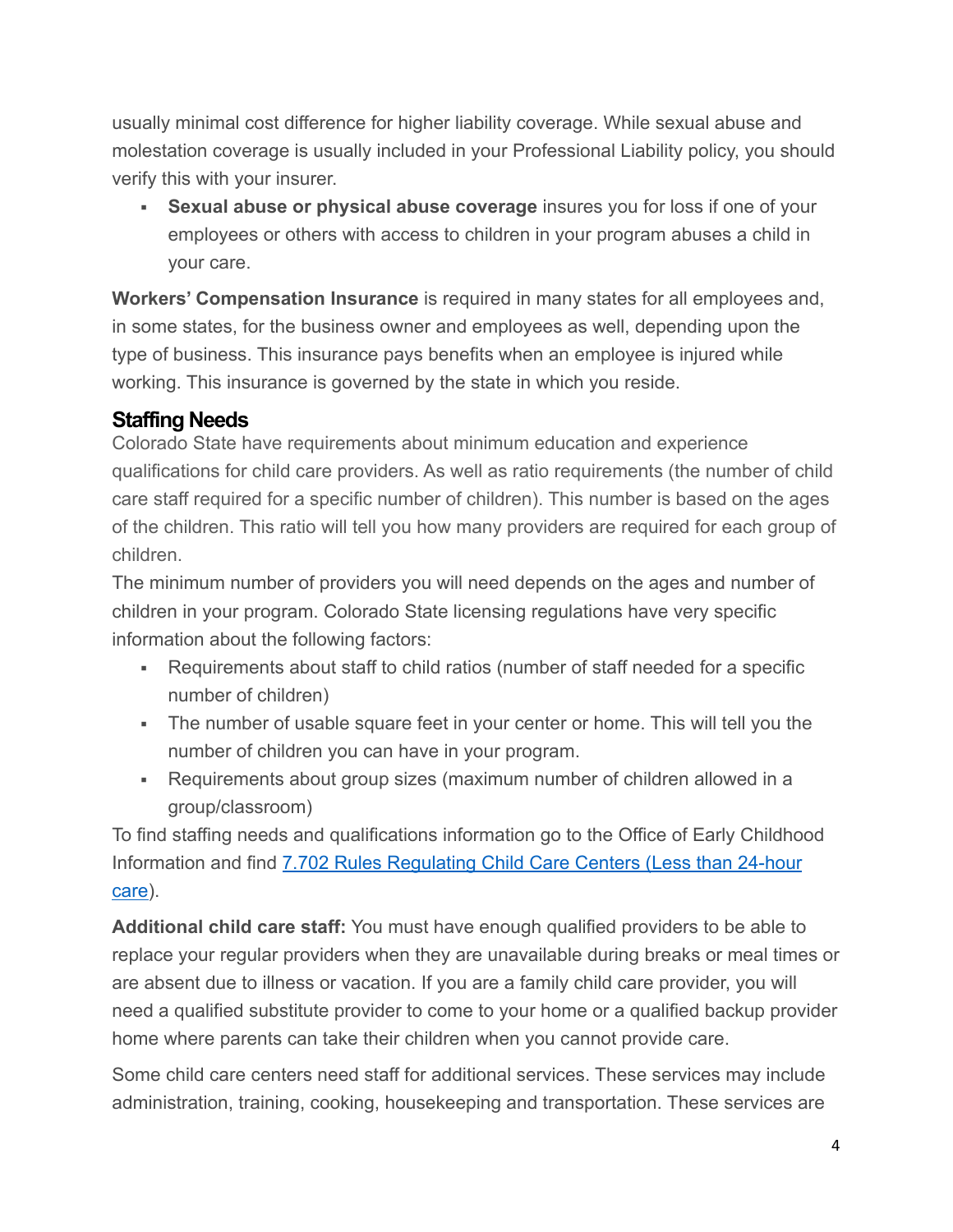usually performed by staff you employ, but you may want to contract with other businesses to perform the work.

## **Developing Your Policies and Procedures**

Your policies and procedures will include a number of important topics. Some will be larger and overarching and others may seem less significant. All of these items, however large or small, are important to think about and establish ahead of time so that your business may run smoothly and all parties, from employees to families, know what to expect.

## **Code of Ethical Conduct**

As a child care professional, you will have to make some difficult decisions. Your policies and procedures should address your program's code of ethical conduct. Both the National Association for the Education of Young Children (NAEYC) and the National Association for Family Child Care (NAFCC) use the [NAEYC Code of Ethical Conduct](https://www.naeyc.org/resources/position-statements/ethical-conduct) as a guide for ethical behavior.

# **Operating Hours**

When you set your hours of operation, consider factors that affect your parents:

- Local school hours
- **Traditional work hours for parents in your community**
- Nontraditional work hours your parents may work (shift, nights, weekends)
- **.** Time parents spend traveling to and from their jobs

Also think about factors that affect your own family:

- Your family commitments
- **Your spouse's working hours**

Family child care providers often can be more flexible than center programs. They can extend hours if necessary on a case-by-case basis to accommodate parents' work hours. Many child care programs charge a late fee to encourage parents to pick up children before closing hours. Make sure your operating hours do not extend beyond the time you are able to devote the necessary energy and attention to the children in your care.

# **Parent Handbook/Policies and Procedures**

Your parent handbook outlines your program's policies and procedures. It includes information that is important for your parents to know. Encourage families to read the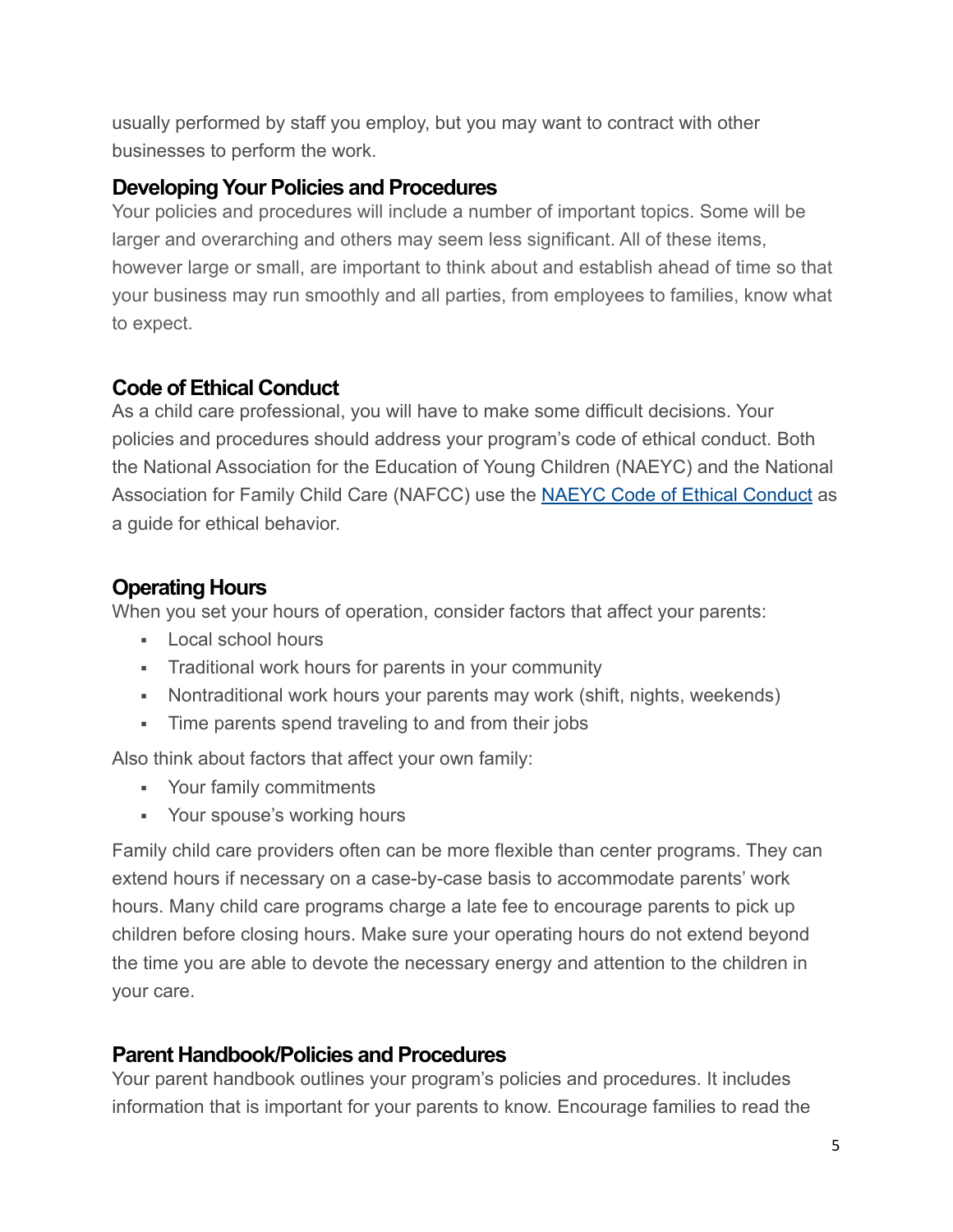parent handbook and to ask questions. The state of Colorado require that you have written policies and procedures for parents. Visit the Colorado Office of Early Childhood (COEC) [website.](http://coloradoofficeofearlychildhood.force.com/oec/OEC_Providers?p=Providers&s=Support-Resources-and-Guides&lang=en)

7.702.31 Statement of Policies and Procedures [Rev. eff. 2/1/16]

At the time of enrollment, and upon amendments to policies and procedures, the center must give the parent(s)/guardian(s) the center's policies and procedures and provide the opportunity to ask questions.

Written copies must be available either electronically or in hard copy. The center must obtain a signed document stating that the parent(s)/guardian(s) have received the policies and procedures, and by signing the policies and procedures document, the parent(s)/guardian(s) agree to follow, accept the conditions of, and give authorization and approval for the activities described in the policies and procedures. Policies must include the following:

- A. The center's purpose and its philosophy on child care;
- B. The ages of children accepted;
- C. The hours the center is open, specific hours during which special programs are offered, and, holidays when the center is closed;
- D. The procedure regarding inclement and excessively hot weather;
- E. The procedure concerning admission and registration of children including whether non-immunized or under immunized children are enrolled in the program;
- F. An itemized fee schedule;
- G. The procedure for identifying where children are at all times;
- H. The center's procedure on guidance, positive instruction, supporting positive behavior, discipline and consequences, including how the center will:
	- 1. Cultivate positive child, staff and family relationships;
	- 2. Create and maintain a socially and emotionally respectful early learning and care environment;
	- 3. Implement teaching strategies supporting positive behavior, pro-social peer interaction, and overall social and emotional competence in young children;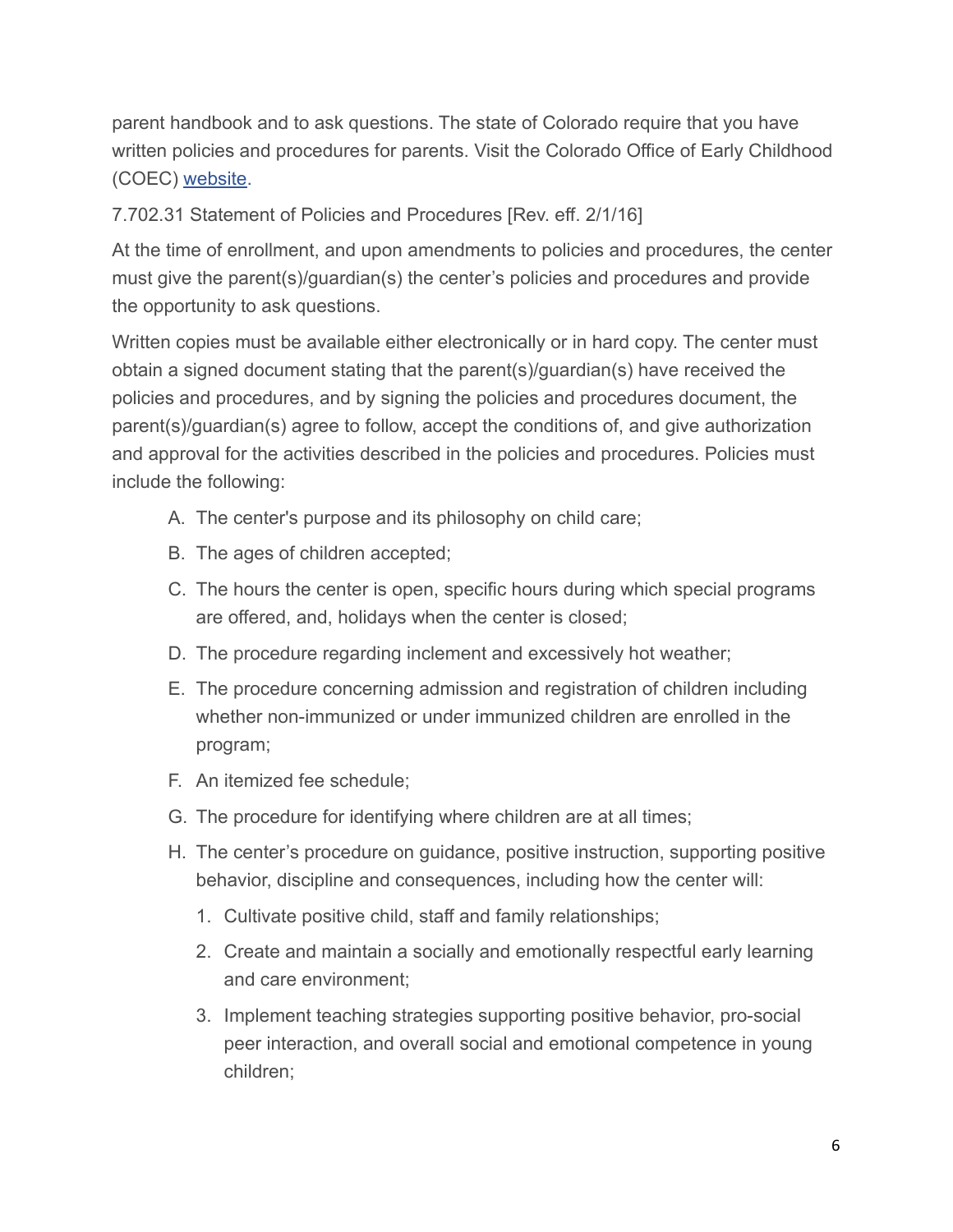- 4. Provide individualized social and emotional intervention supports for children who need them, including methods for understanding child behavior; and developing, adopting and implementing a team-based positive behavior support plan with the intent to reduce challenging behavior and prevent suspensions and expulsions; and,
- 5. Access an early childhood mental health consultant or other specialist as needed.
- I. The procedure, including notification of parents or guardians, for handling children's illnesses, accidents, and injuries;
- J. The procedures for responding to emergencies such as lost children, tornadoes, and fires;
- K. The procedure for transporting children, if applicable, including transportation arrangements and parental permission for excursions and related activities;
- L. The procedure governing field trips, television and video viewing, and special activities, including staff responsibility for the supervision of children;
- M. The procedure on children's safety related to riding in a vehicle, seating, supervision, and emergency procedures on the road;
- N. The procedure for releasing children from the center only to persons for whom the center has written authorization:
- O. The procedures followed when a child is picked up from the center after the center is closed or not picked up at all, and to ensure that all children are picked up before the staff leave for the day;
- P. The procedure for caring for children who arrive late to the center and their class/group is away from the center on a field trip or excursion;
- Q. The procedure for storing and administering children's medicines and delegation of medication administration in compliance with Section 12-38-132, C.R.S., of the "Nurse Practice Act";
- R. The procedure concerning children's personal belongings and money;
- S. Meals and snacks;
- T. Diapering and toilet training;
- U. Visitors to the center;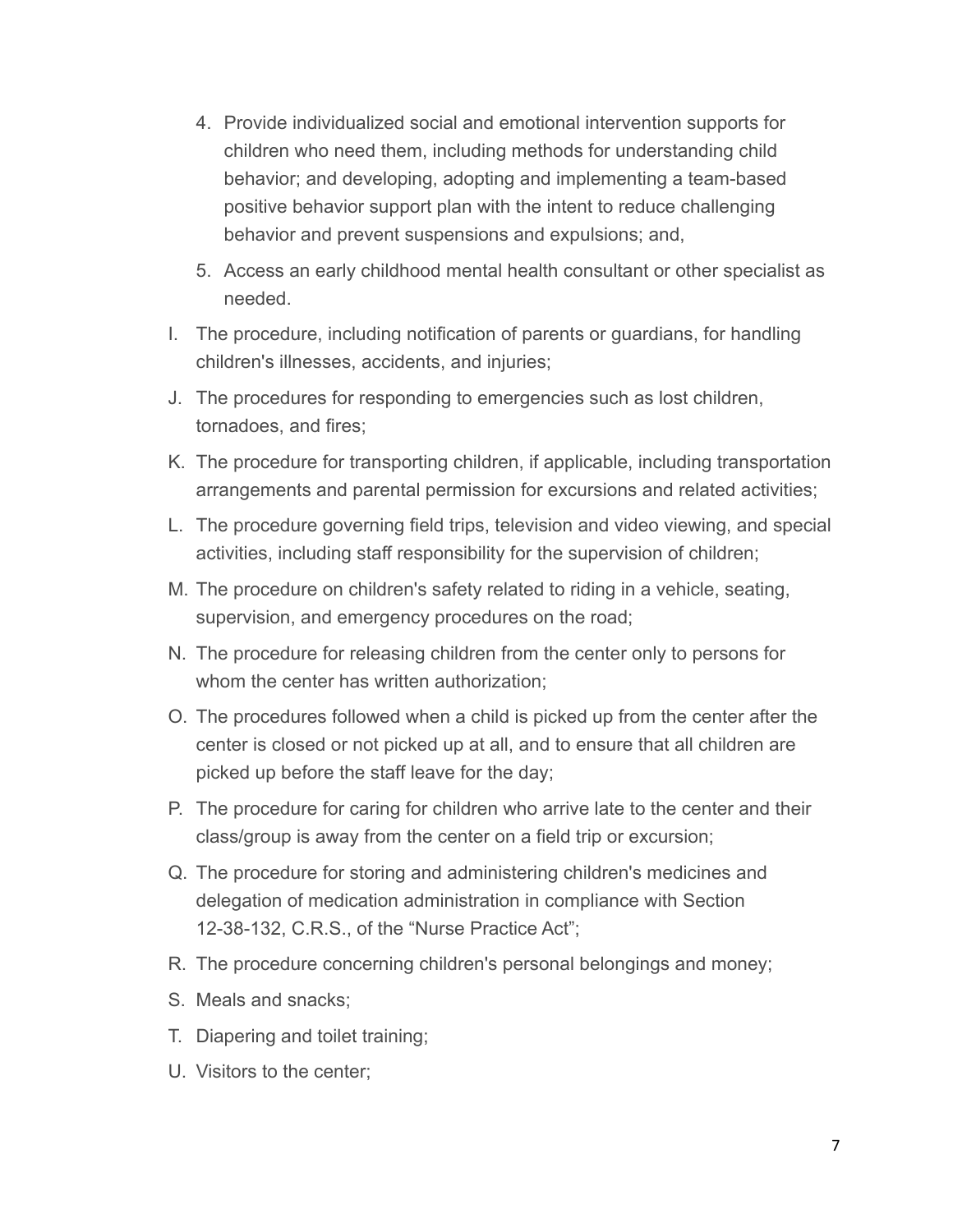- V. Parent and staff conferences to inform the parents or guardians of the child's behavior, progress, and social and physical needs;
- W. The procedure for filing a complaint about child care (see 7.701.5, General Rules for Child Care Facilities);
- X. Reporting of child abuse (see 7.701.5, General Rules for Child Care Facilities);
- Y. Notification when child care service is withdrawn and when parents or guardians withdraw their children from the center; and,
- Z. How decisions are made and what steps are taken prior to the suspension, expulsion or request to parents or guardians to withdraw a child from care due to concerns about the child's behavioral issues. These procedures must be consistent with the center's policy on guidance, positive instruction, discipline and consequences, and include documentation of the steps taken to understand and respond to challenging behavior.

Here is the link for Policies and Procedures/Parent Handbook sample from COEC resources.

## **Staff Handbook**

A staff handbook outlines the expectations that you, the business owner, have for your employees.

If you want your staff handbook to be a binding agreement between you/your business and your employee(s), you should review it with each staff member. Discuss any questions they have. Consider having staff sign the document saying they understand the contents.

The following topics are often included in staff handbooks:

- Welcome
- Your program mission and philosophy
- **■** Benefits
- Child abuse prevention, identification and requirements for reporting
- Child behavior and guidance policies
- **•** Curriculum
- **Ethical conduct**
- **Evaluation procedures**
- Health and safety procedures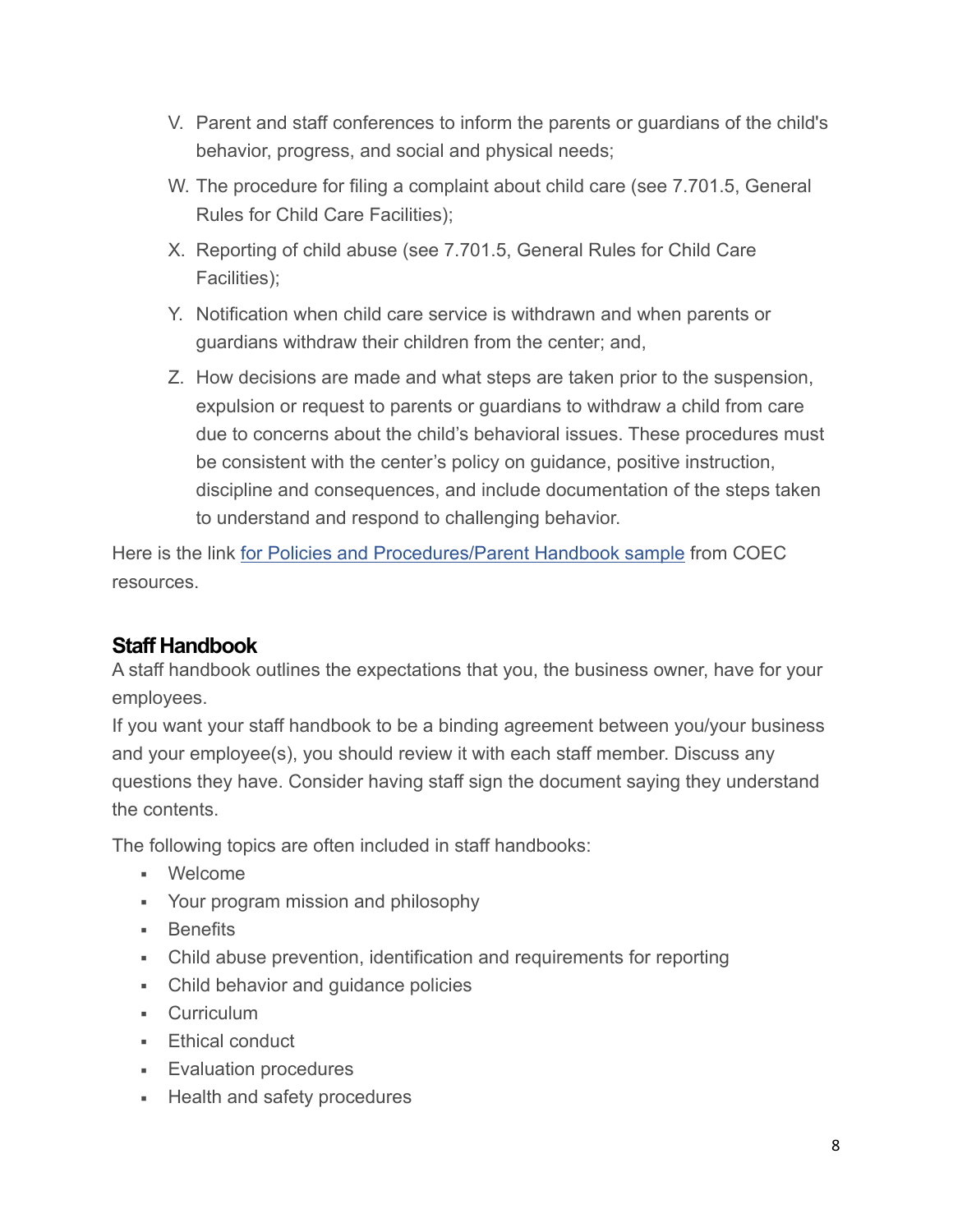- **EXECUTE:** Hiring and termination procedures
- Holidays and leave policies
- Job descriptions
- Organizational structure
- **Parent communication and involvement**
- Pay scale
- **Professional development requirements**
- **•** Supervision

Check with your state licensing agency to find out if you are required to share certain information or policies with your staff.

#### **Additional Resource**

• [Staff Handbook – Sample](http://childcareaware.org/wp-content/uploads/2016/05/staffhandbookcenters1_0.pdf) By North Dakota Child Care Resource and Referral

### **Disasters and Emergencies**

Disasters and emergencies will happen. Include procedures in your business plan on how to handle the emergencies and disasters that are most likely to affect your geographic area. Develop a checklist or use an existing checklist suitable for your area. Regularly practice the procedures with the children and staff to ensure their safety.

#### **Additional Resources**

#### **Child Care Resource Packets**

- [Instructions for Completing the Application Packet and Resources](http://dcfs.my.salesforce.com/sfc/p/410000012srR/a/41000000Cg6s/EzJTW04w3PMteg65UfbOWKwpArazD_FlzsKZrmh7XXA)
- [Admission Procedure](https://dcfs.my.salesforce.com/sfc/p/410000012srR/a/41000000Cg6i/tzZU.DEJpXYZHE4jSme6EC.IMbOrhmn_ngvtkovlu5Y)[s](http://dcfs.my.salesforce.com/sfc/p/410000012srR/a/41000000Cg6i/tzZU.DEJpXYZHE4jSme6EC.IMbOrhmn_ngvtkovlu5Y)
- [Child Care Services](https://dcfs.my.salesforce.com/sfc/p/410000012srR/a/41000000Cg6d/7iz0ydm7i0opSar0UABytgsg_JvU1MbHZlMxnFWz2w4)
- [Communication, Emergency and Security Procedures](https://dcfs.my.salesforce.com/sfc/p/410000012srR/a/41000000Cg6Y/f_qj39dGDG5.JnxBoH_.Nf0FCHOSAZirWcg_TNgrdAY)
- [ADA](http://dcfs.my.salesforce.com/sfc/p/410000012srR/a/41000000Cg7C/RaXFMj_aNd342hqXyMMzqGagC5ISJKwHQZUqIfNDPeE) [Definition](https://dcfs.my.salesforce.com/sfc/p/410000012srR/a/41000000Cg7C/RaXFMj_aNd342hqXyMMzqGagC5ISJKwHQZUqIfNDPeE)
- [Facility Requirements and Transportation](https://dcfs.my.salesforce.com/sfc/p/410000012srR/a/41000000Cg77/oJgiea7AeGcAasaH9XZdxNRv7tn9jVOytYwBFlQojyE)
- [Growth and Development](https://dcfs.my.salesforce.com/sfc/p/410000012srR/a/41000000Cg72/p1w_SUGXahWt9IsPaTP69WN7fDk6XC5KmWuNFVrby50)
- [Guidance, Learning Activities, Materials and Media Use](https://dcfs.my.salesforce.com/sfc/p/410000012srR/a/41000000Cg6x/PMx9wx3i4vUSsjl54G3iqcr3XsT.PiZS.W5otW82qAw)
- [Policies and Procedures](https://dcfs.my.salesforce.com/sfc/p/410000012srR/a/41000000Cg6n/Az8P7JwwxoNdesKqM0SPrmtOXm72nJsEL35nC_QuCUo)

#### **General Resource Materials**

- [Disaster Preparedness Sample](https://dcfs.my.salesforce.com/sfc/p/410000012srR/a/41000000CgHR/NOFln7Q_lhU4RTWs6VLBE6XZkI1DL5elN18AIu65Lrk)
- [Safe Sleep Policy](https://dcfs.my.salesforce.com/sfc/p/410000012srR/a/41000000CgH2/6krbjIiyWMHHxgjo1ikcsdHIyuGJN7V2JXMEDhAgJCk)
- [Safe Sleep Environments for Infants](https://dcfs.my.salesforce.com/sfc/p/410000012srR/a/41000000CgH7/BJqhwYfxKtG7juZUmoSOOQ9fB5noXEbPojVauc.hsTA)
- **Monthly Crib Inspection Report**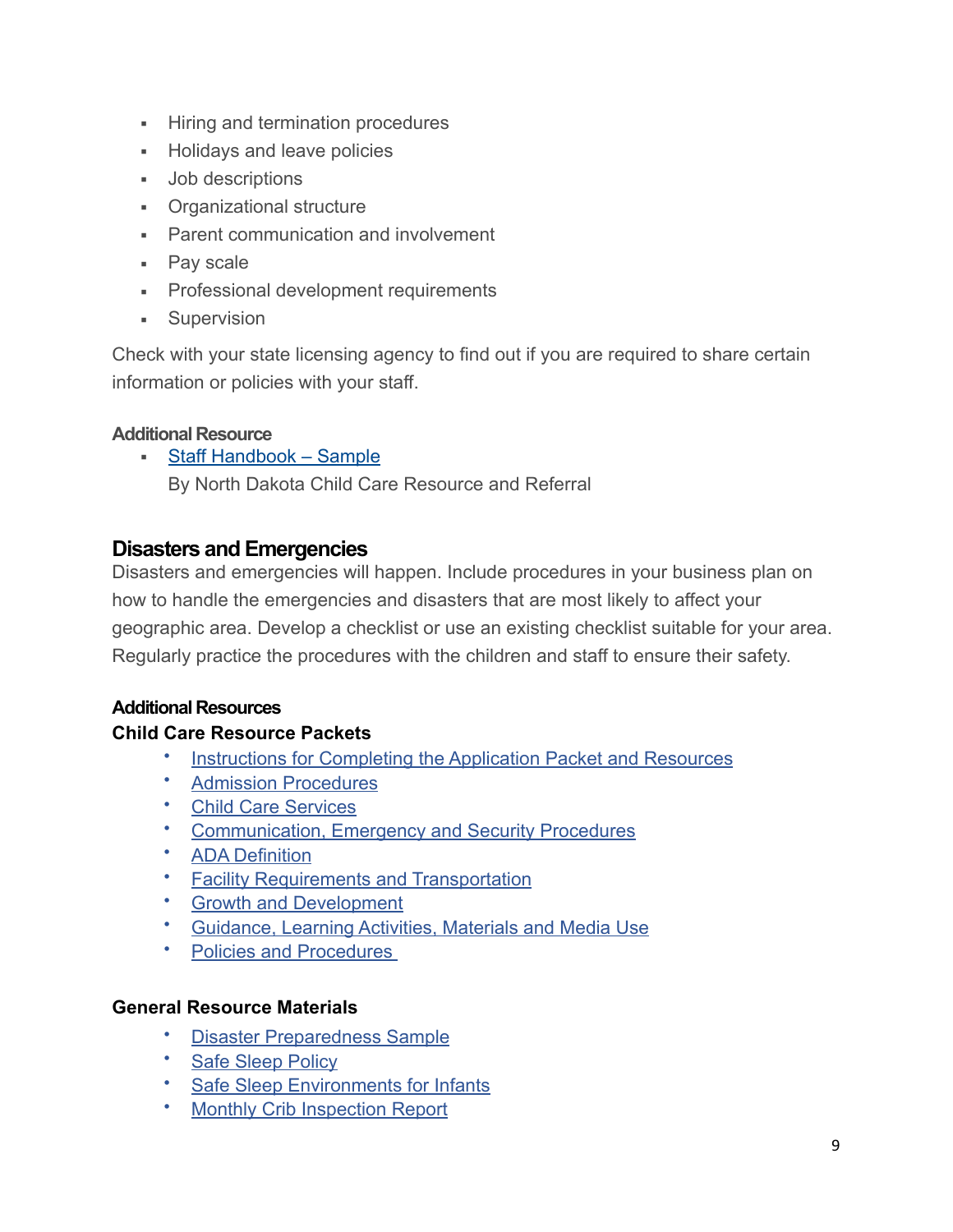- [Physician Permission for Infant Alternate Sleep Position](https://dcfs.my.salesforce.com/sfc/p/410000012srR/a/41000000CgHH/mD6iJ6LLtWd2Sv98fe7Zdjb5HwphHJgHYqrnhYPf.dM)
- [Physician Permission for Swaddling](https://dcfs.my.salesforce.com/sfc/p/410000012srR/a/41000000CgHC/U6zXBTFPRyaB4cviXzWd4orDh.ysOavFetl3PINGAOc)
- [Colorado Core Knowledge and Standards by Colorado Office of](http://www.netnewsdesk.com/resources/375/File/ECC-OPD/PDF/home/CKSBook.pdf)  [Professional Development](http://www.netnewsdesk.com/resources/375/File/ECC-OPD/PDF/home/CKSBook.pdf)
- [Colorado Department of Public Health and Environment, Child and Adult](https://www.colorado.gov/pacific/cdphe/cacfp)  [Care Food Program](https://www.colorado.gov/pacific/cdphe/cacfp)
- [The National Resource Center for Health and Safety in Child Care and](http://nrckids.org/default/assets/File/Products/Toolkits/WaterJuiceToolkitCombined.pdf)  [Early Education's "Use of Water and 100% Juice" Toolkit](http://nrckids.org/default/assets/File/Products/Toolkits/WaterJuiceToolkitCombined.pdf)
- [EPA Lead Website](https://www.epa.gov/lead) and [Child Care Provider Flyer](http://www2.epa.gov/sites/production/files/2013-08/documents/childcareproviderrrptrifold_horizontal.pdf)
- [Video: Don't Leave Your Child In the Car](https://youtu.be/p9qEj79buBU)

# **Training**

There are several types of training that child care providers should have. We've broken it down to two main types: initial and ongoing (annual). Initial and ongoing training opportunities improve your program as you increase your skills and apply new information to your work with young children.

# **Training Requirements Licensed Child Care Provider**

The Division of Early Care and Learning requires two types of initial training for child care providers:

- 1. Pre-Service training must be completed prior to working with children.
- 2. Orientation training must be completed within 30 days of employment.

Training requirements include specific courses and annual clock hours. [View licensing](https://dcfs.my.salesforce.com/sfc/p/410000012srR/a/41000000Cg7v/9PxvgbyI8d0_am.8KUQv5LLIOT2WJOB68sPIp2liFTA)  [training requirements.](https://dcfs.my.salesforce.com/sfc/p/410000012srR/a/41000000Cg7v/9PxvgbyI8d0_am.8KUQv5LLIOT2WJOB68sPIp2liFTA)

To meet the annual clock hours training requirement, all licensed child care providers are required to have 3clock hours of training focused on social emotional development and 12 clock hours of training focused on these eight competencies:

- 1. Child growth and development, and learning or courses that align with the competency domains of child growth and development
- 2. Child observation and assessment
- 3. Family and community partnership
- 4. Guidance
- 5. Health, safety and nutrition
- 6. Professional development and leadership
- 7. Program planning and development